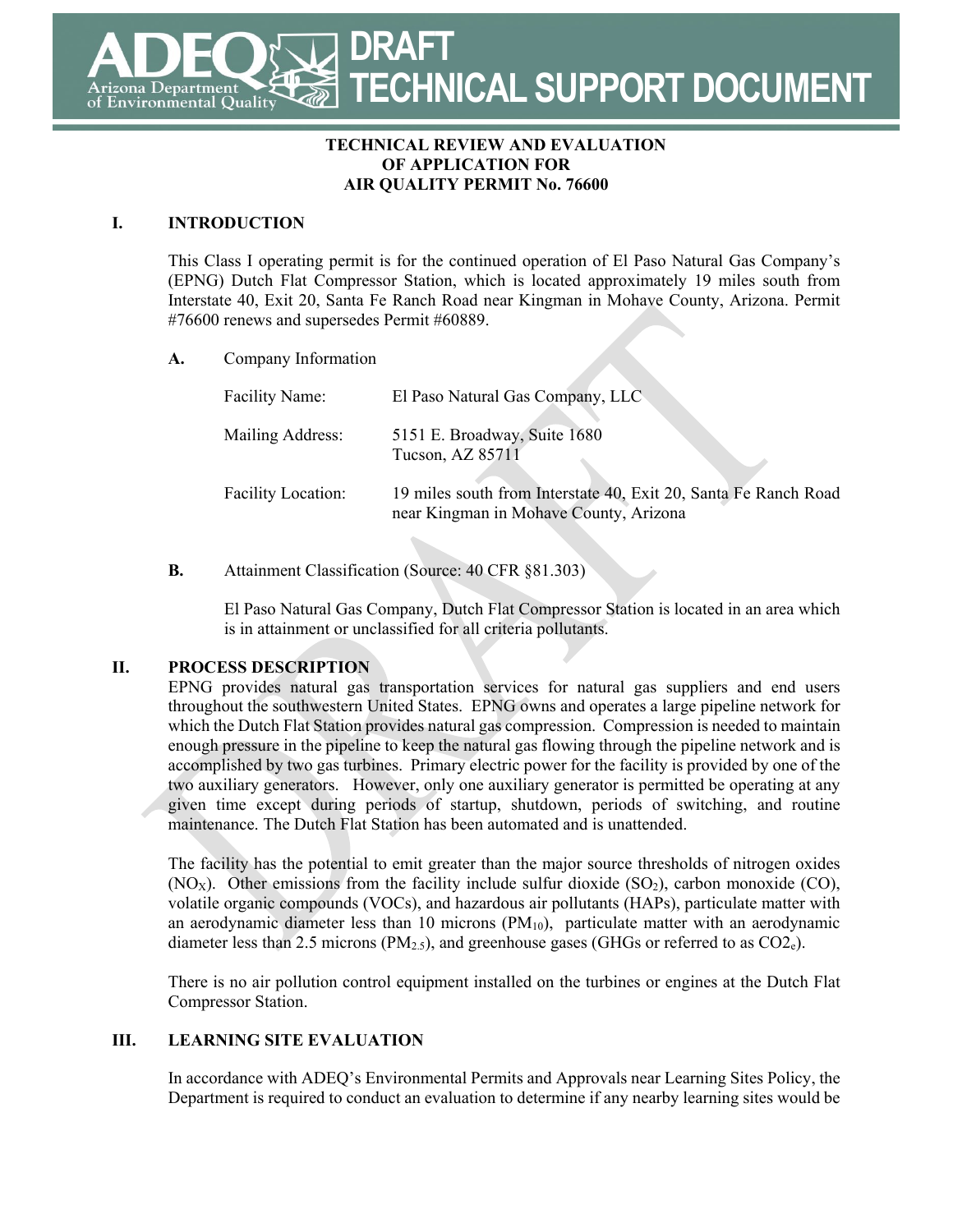adversely impacted by the facility. Learning sites consist of all existing public schools, charter schools and private schools the K-12 level, and all planned sites for schools approved by the Arizona School Facilities Board. The learning sites policy was established to ensure that the protection of children at learning sites is considered before a permit approval is issued by ADEQ.

This will not result in any increase in emissions as there are no changes to any equipment. Hence the facility is exempt from the learning sites evaluations.

#### **IV. COMPLIANCE HISTORY**

During the permit term nine Compliance Certifications were submitted, five field inspections were conducted, and four performance tests were performed. No deficiencies were noted during any of these reports. In addition, one permit deviation was reported on April 11, 2016. The deviation involved the facility's contracted EPA Method 9 observer having a brief lapse in the certification when conducting the quarterly visible emissions survey. Corrective actions were taken by EPNG and no enforcement action was taken.

#### **V. EMISSIONS**

The facility has a potential-to-emit (PTE) more than the major source thresholds of nitrogen oxides  $(NO<sub>x</sub>)$ . The facility's PTE is provided in Table 1 below:

| <b>Pollutant</b>  | <b>Emissions</b><br>(tons per year) | <b>Emission</b><br><b>Change from</b><br><b>Permit #60889</b> | <b>Minor NSR</b><br><b>Thresholds</b> | <b>Minor NSR</b><br>Triggered? |
|-------------------|-------------------------------------|---------------------------------------------------------------|---------------------------------------|--------------------------------|
| $NO_{x}$          | 205.0                               | 0.0                                                           | 20                                    | No                             |
| $PM_{10}$         | 3.0                                 | 0.0                                                           | 7.5                                   | No                             |
| PM <sub>2.5</sub> | 3.0                                 | 0.0                                                           |                                       | No                             |
| CO                | 62.3                                | 0.0                                                           | 50                                    | No                             |
| SO <sub>2</sub>   | 1.5                                 | 0.0                                                           | 20                                    | No                             |
| <b>VOC</b>        | 10.7                                | 0.0                                                           | 20                                    | No                             |
| <b>HAPs</b>       | 1.7                                 | 0.0                                                           | N/A                                   | No                             |

**Table 1: Potential to Emit**

## **VI. MINOR NSR REVIEW**

There were no modifications to equipment or operating scenarios for this renewal resulting in no changes in PTE. This resulted in none of the emissions exceeding Minor NSR thresholds, therefore Minor NSR was not triggered for this permit renewal.

## **VII. APPLICABLE REGULATIONS**

Table 2 identifies applicable regulations and verification as to why that standard applies.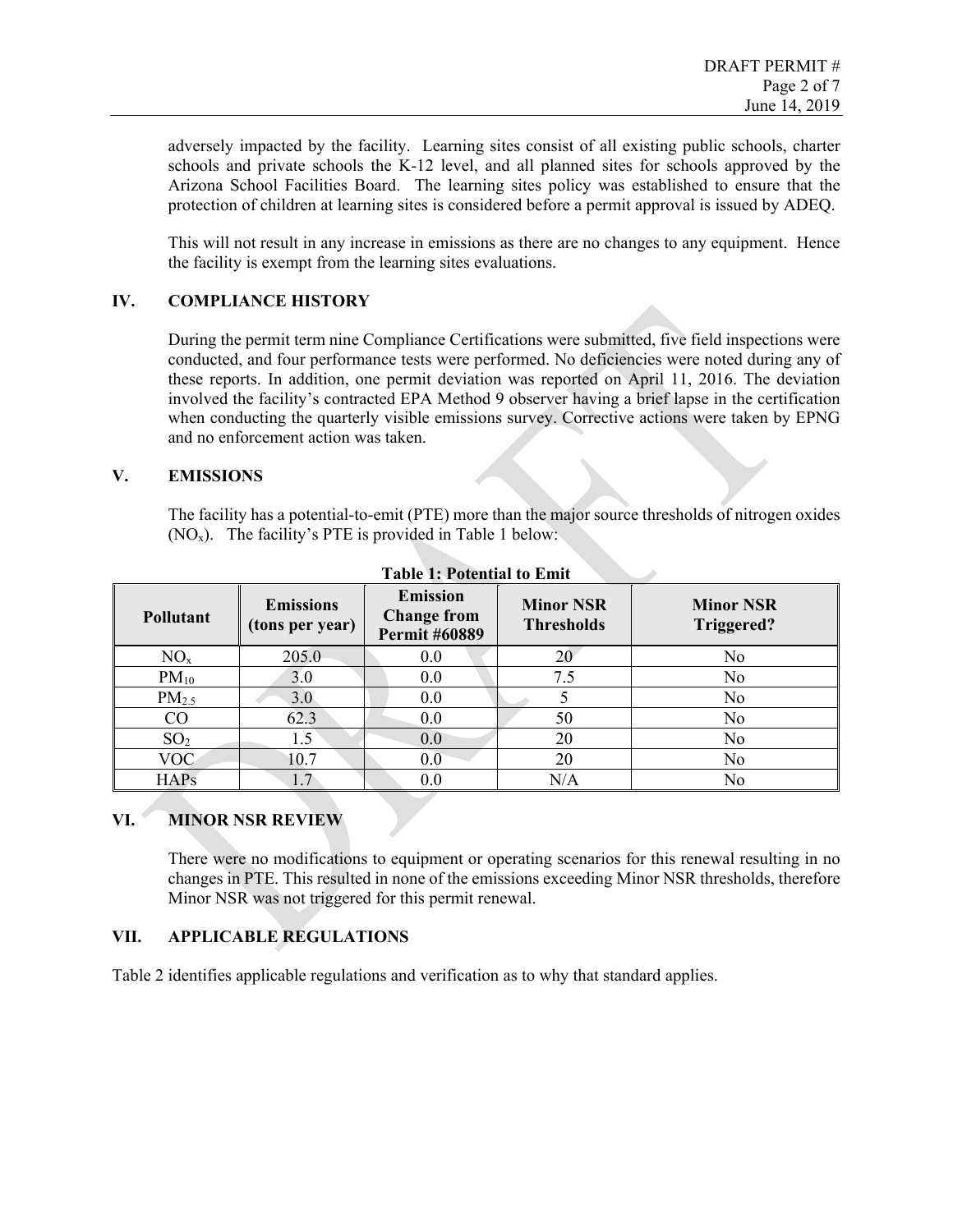| Unit & year                                                            | <b>Control Device</b>                                                             | Rule                                                                                     | <b>Discussion</b>                                                                                                                                                                                                                                                                                                                                                                                                                                                        |
|------------------------------------------------------------------------|-----------------------------------------------------------------------------------|------------------------------------------------------------------------------------------|--------------------------------------------------------------------------------------------------------------------------------------------------------------------------------------------------------------------------------------------------------------------------------------------------------------------------------------------------------------------------------------------------------------------------------------------------------------------------|
| Solar Gas Turbines,<br>Models- Taurus<br>60<br>and Centaur H<br>(1992) | N/A                                                                               | <b>NSPS Subpart GG</b><br>40 CFR<br>60.332(a)(2)<br>40 CFR 60.332(c)<br>40 CFR 60.333(b) | Solar<br>The<br>turbines<br>gas<br>were<br>originally built after October 3,<br>1977, and have a heat input greater<br>than 10 million Btu per hour and<br>below 100 MMBtu/hr. 40 CFR 60,<br>Subpart GG is applicable to these<br>turbines.<br>The turbines were not constructed,<br>modified, or reconstructed after<br>February 18, 2005, and are therefore<br>subject to New<br>Source<br>not<br>Performance<br>Standard<br>(NSPS)<br>Subpart KKKK.                   |
| Auxiliary<br>Engines<br>(Prior to 1993)                                | N/A                                                                               | Arizona<br>Administrative<br>Code (A.A.C.)<br>R18-2-719                                  | These standards are applicable to<br>stationary<br>existing<br>rotating<br>machinery.                                                                                                                                                                                                                                                                                                                                                                                    |
| Auxiliary<br>Engines<br>(Prior to 1993)                                | N/A                                                                               | 40 CFR 63<br>Subpart ZZZZ                                                                | Subpart ZZZZ of the NESHAPS is<br>applicable to reciprocating internal<br>combustion engines. These engines<br>were manufactured prior to June 12,<br>2006, and therefore are existing<br>units and applicable to the subpart<br>pursuant<br>40<br><b>CFR</b><br>to<br>$60.6590(a)(1)(iii)$ .<br>The<br>auxiliary generators<br>were<br>manufactured prior to 1993, and are<br>therefore not subject to New Source<br>Performance<br>Standard<br>(NSPS)<br>Subpart JJJJ. |
| <b>Fugitive dust sources</b>                                           | <b>Water Trucks</b><br>Dust<br>Suppressants                                       | A.A.C. R18-2<br>Article 6<br>A.A.C. R18-2-702                                            | These standards are applicable to all<br>fugitive dust sources at the facility.                                                                                                                                                                                                                                                                                                                                                                                          |
| <b>Abrasive Blasting</b>                                               | Wet blasting;<br>Dust<br>collecting<br>equipment;<br>approved<br>Other<br>methods | A.A.C. R-18-2-<br>702<br>A.A.C. R-18-2-<br>726                                           | These standards are applicable to<br>any abrasive blasting operation.                                                                                                                                                                                                                                                                                                                                                                                                    |
| <b>Spray Painting</b>                                                  | Enclosures                                                                        | A.A.C. R18-2-702<br>A.A.C. R-18-2-<br>727                                                | This standard is applicable to any<br>spray painting operation.                                                                                                                                                                                                                                                                                                                                                                                                          |

**Table 2: Applicable Regulations**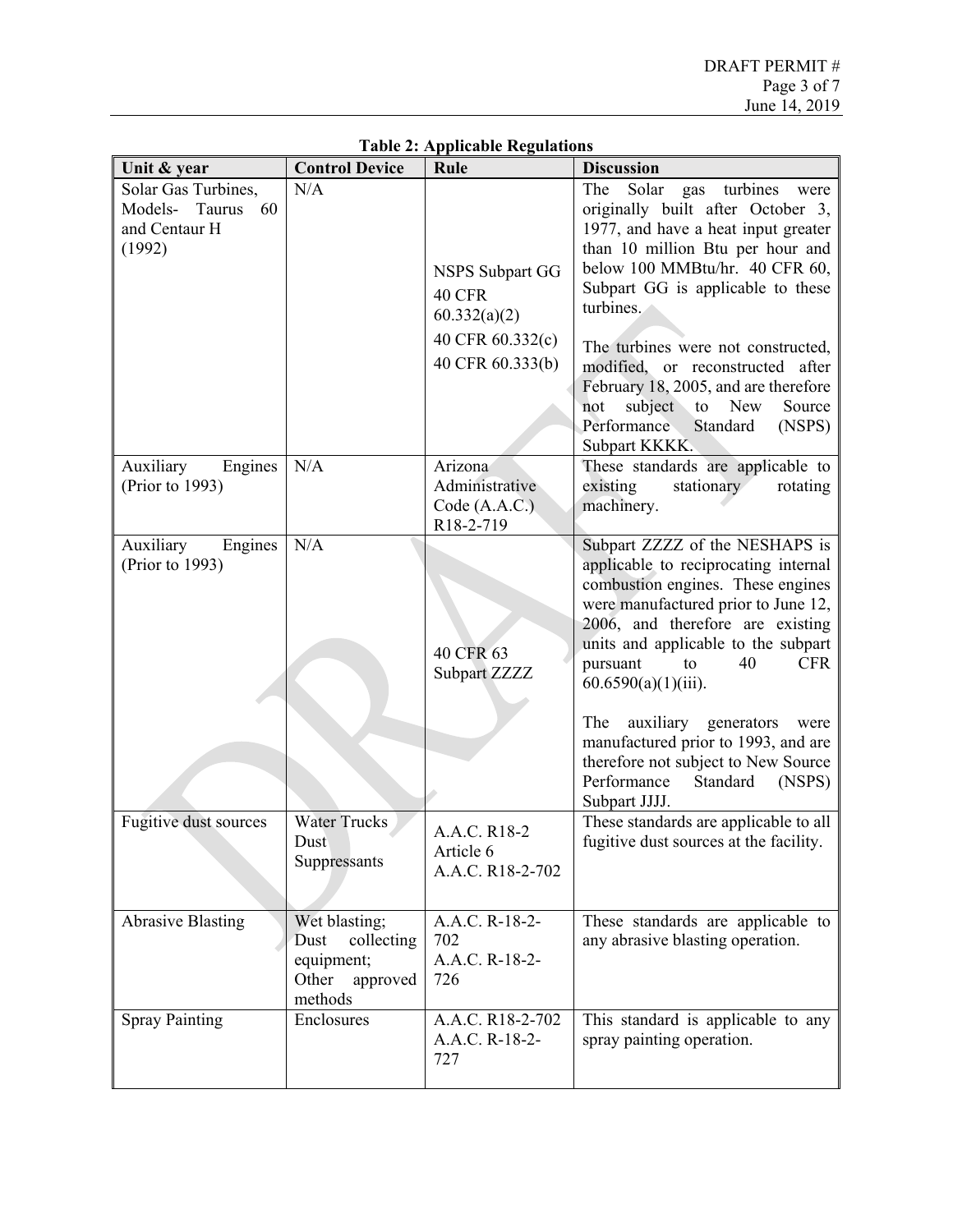| Unit & year                               | <b>Control Device</b> | Rule                      | <b>Discussion</b>                                                                           |
|-------------------------------------------|-----------------------|---------------------------|---------------------------------------------------------------------------------------------|
| Demolition/renovation   N/A<br>operations |                       | A.A.C. R18-2-<br>1101.A.8 | This standard is applicable to any<br>asbestos related demolition<br>renovation operations. |

## **VIII. PREVIOUS PERMIT AND CONDITIONS**

#### **A.** Previous Permit Conditions

In Table 3, the changes to conditions in Permit No. 60889 with the renewal to Permit No. 76600 can be seen in addition to an explanation for each change.

| <b>Section No.</b>               | <b>Determination</b> |                | <b>Comments</b>                                                                                                                                                                                                   |
|----------------------------------|----------------------|----------------|-------------------------------------------------------------------------------------------------------------------------------------------------------------------------------------------------------------------|
|                                  | <b>Revised</b>       | <b>Deleted</b> |                                                                                                                                                                                                                   |
| Att. "A"                         | X                    |                | <b>General Provisions:</b><br>Revised to represent the most recent template language.                                                                                                                             |
| Att. $\mathbf{B}$ "<br>Section I | X                    |                | Facility wide requirements:<br>Revised to represent the most recent template language.                                                                                                                            |
| Att. "B"<br>Section III          | X                    |                | Removed visible emission observations at specific intervals because<br>this facility is unmanned. Requiring travel to the site to conduct<br>visible emission observations would create additional fugitive dust. |
| Att. "B"<br>Section V            |                      | X              | Mobile Source Requirements:<br>This section was removed from the renewal permit.                                                                                                                                  |
| Att. "B"<br>Section VI           | X                    |                | Removed visible emission observations at specific intervals because<br>this facility is unmanned. Requiring travel to the site to conduct<br>visible emission observations would create additional fugitive dust. |
| Att. $C$ .                       | X                    |                | Equipment List:<br>Revised to reflect the most recent equipment naming convention at<br>the facility.                                                                                                             |

#### **IX. MONITORING, RECORDKEEPING, AND REPORTING REQUIREMENTS**

- **A.** Facility Wide
	- 1. The Permittee shall maintain, on-site, records of the manufacturer supplied operations and maintenance instructions or Operation and Maintenance Plan.
	- 2. The Permittee shall submit reports of all recordkeeping and monitoring required within this Attachment "B" along with the semiannual compliance certifications required by Section VII of Attachment "A".
- **B.** Stationary Rotating Machinery

Sulfur Dioxide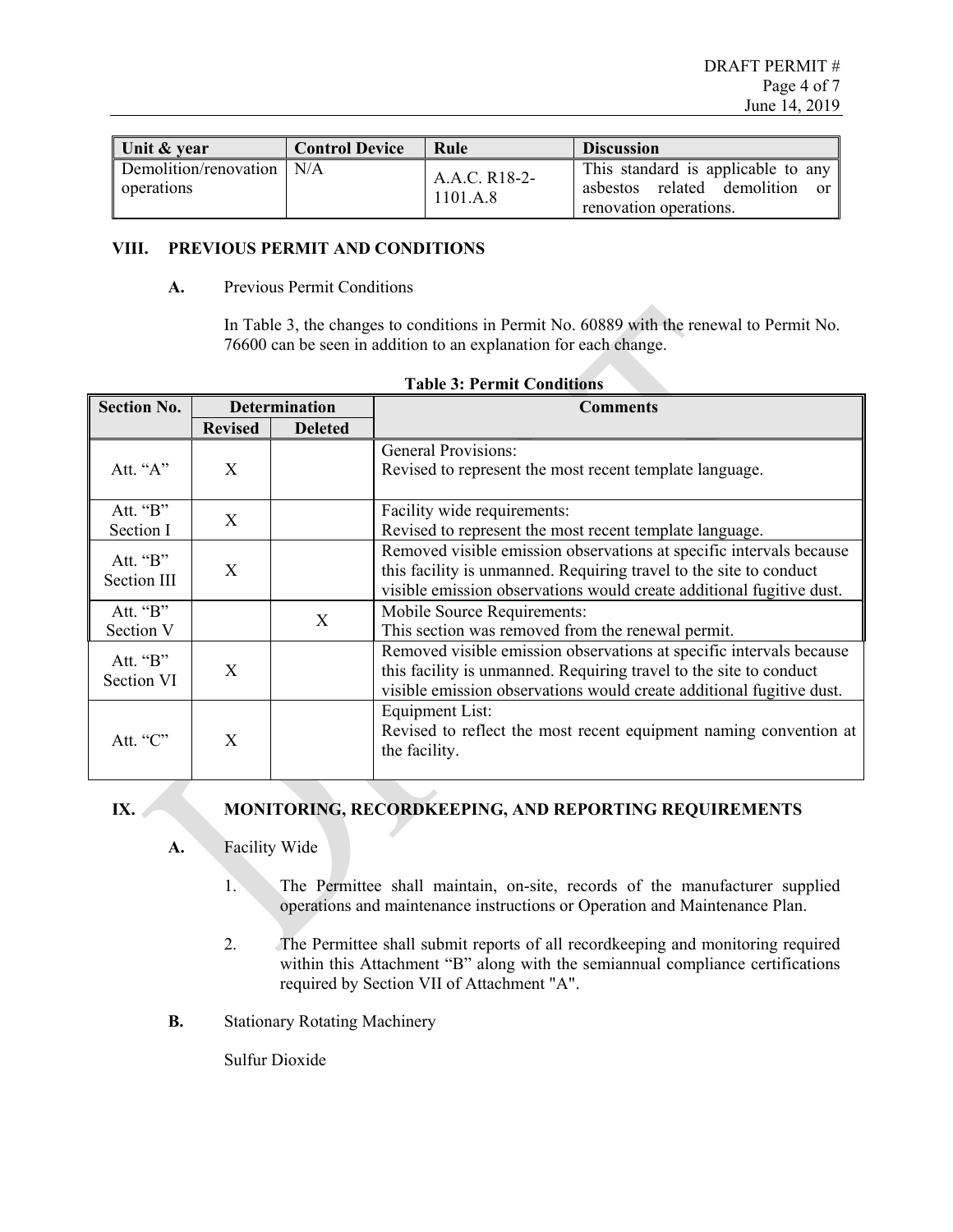The Permittee shall demonstrate compliance with the sulfur dioxide fuel limitation in Section II of Attachment "B" by maintaining a valid purchase contract, tariff sheet, or transportation contract specifying the maximum total sulfur content of the fuel is 20 grains/100 SCF or less.

- **C.** Auxiliary Engines
	- 1. Sulfur Dioxide

The Permittee is required demonstrate compliance with the sulfur dioxide fuel limit and reporting requirements by maintaining a valid purchase contract, tariff sheet, or transportation contract specifying the maximum total sulfur content of the fuel is 20 grains/100 SCF or less.

2. Particulate Matter

The Permittee is required keep records of a current valid purchase contract, tariff sheet, or transportation contract specifying the lower heating value of the fuel.

- 3. Hazardous Air Pollutants
	- a. Monitor the operating hours of the engines and perform the following maintenance:
		- (1) Change the oil and filters every 1,440 hours or annually, whichever comes first, in lieu of oil/filter change, conduct oil analysis procedure as per Subpart ZZZZ regulations;
		- (2) Inspect the spark plugs every 1,440 hours or annually, whichever comes first, and replace as necessary;
		- (3) Inspect the hoses and belts every 1,440 hours or annually, whichever comes first, and replace as necessary;
	- b. Keep records of any deviations from operation and maintenance requirements and provide a timely report to the Department describing the deviation and actions taken to prevent further deviations.
- **D.** Fugitive Dust
	- 1. The Permittee is required to keep record of the dates and types of dust control measures employed.
- **E.** Periodic Activities
	- 1. The Permittee is required to record the date, duration and pollution control measures of any abrasive blasting project.
	- 2. The Permittee is required to record the date, duration, quantity of paint used, any applicable MSDS, and pollution control measures of any spray painting project.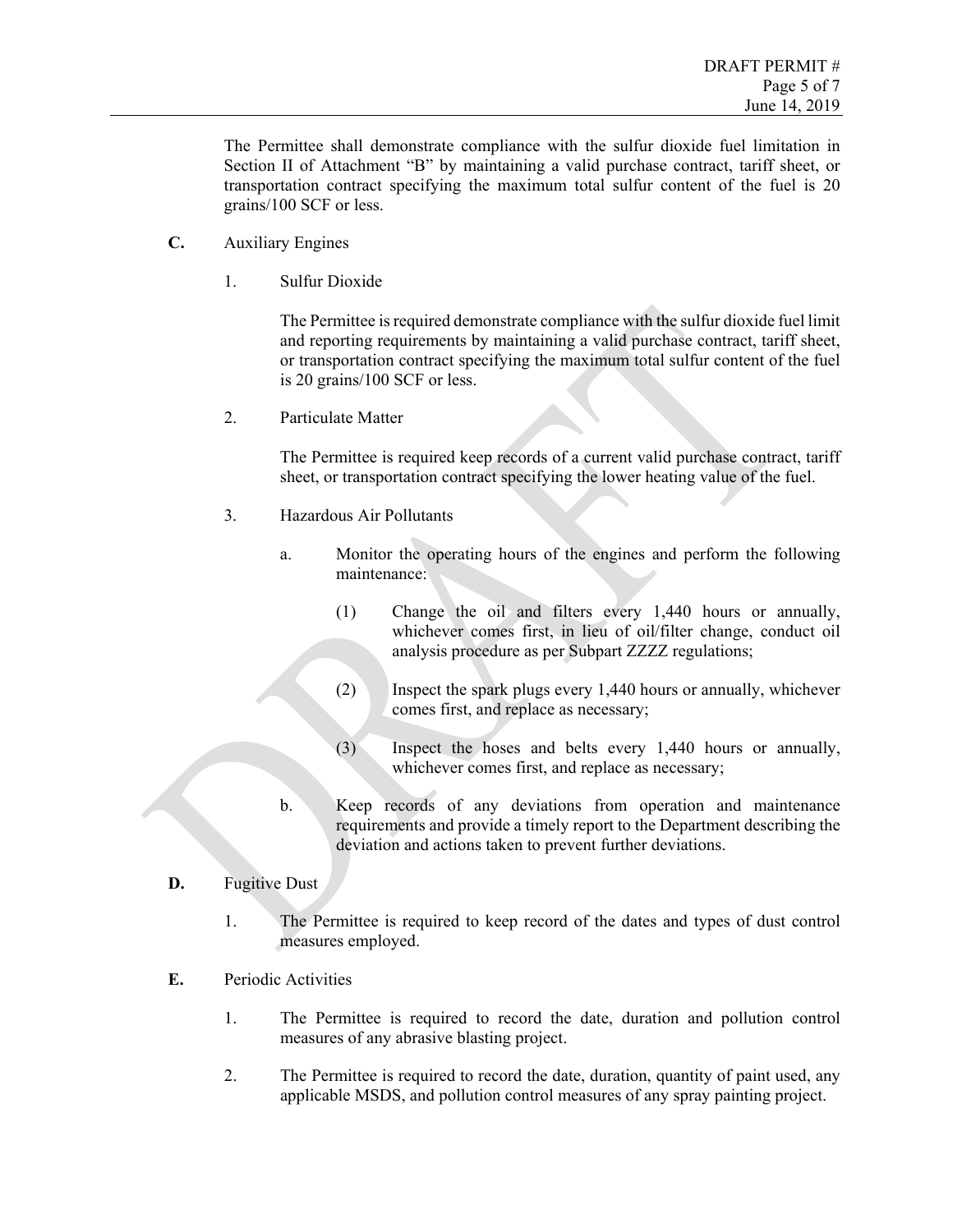3. The Permittee is required to maintain records of all asbestos related demolition or renovation projects. The required records include the "NESHAP Notification for Renovation and Demolition Activities" form and all supporting documents.

# **X. TESTING REQUIREMENTS**

#### Gas Turbines

The Permittee is required to conduct annual EPA Reference Method 7E or EPA Reference Method 20 tests for  $NO<sub>X</sub>$  emissions on the gas turbines to demonstrate compliance with the 40 CFR 60 Subpart GG NO<sub>X</sub> emission limit.